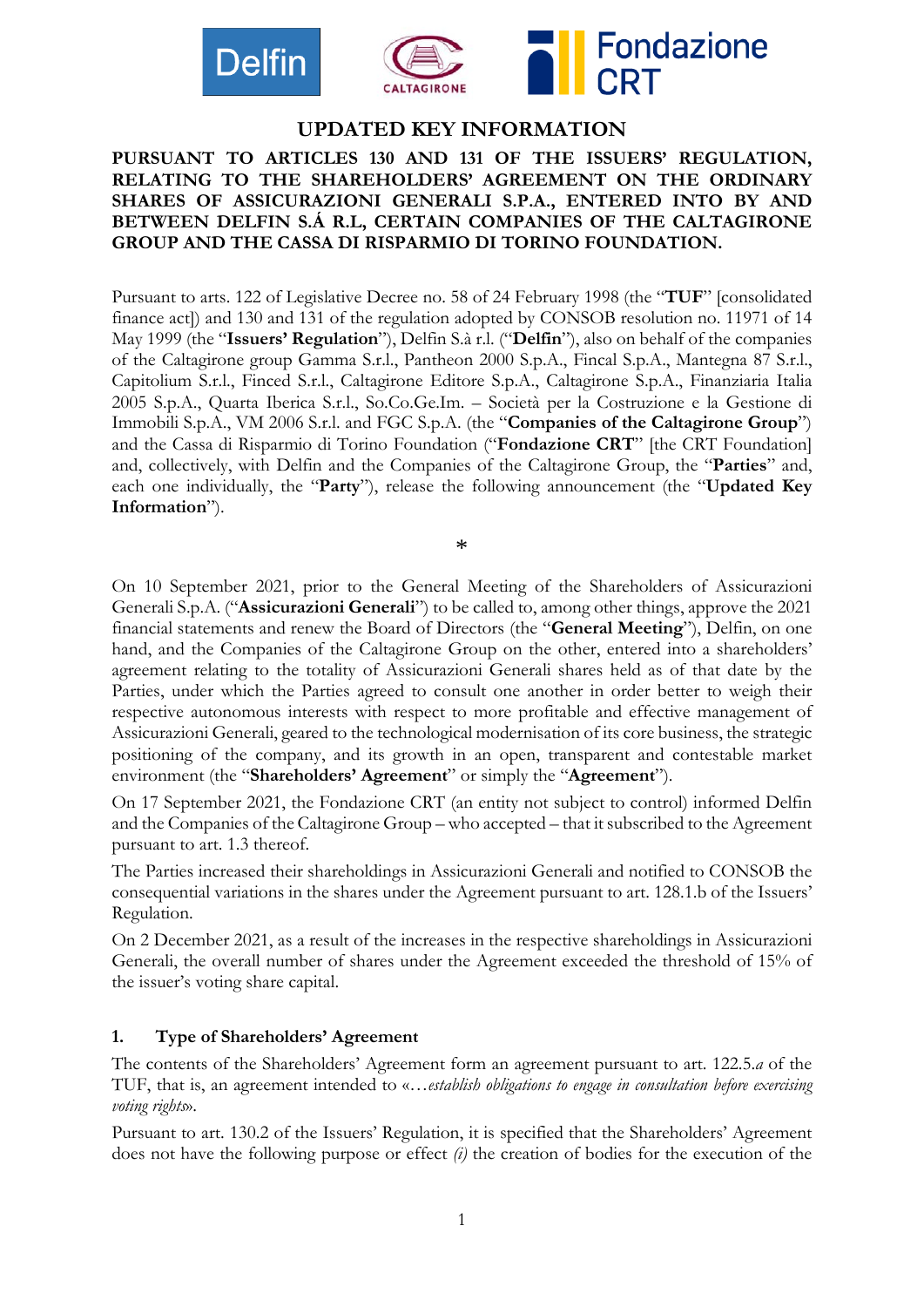Agreement, *(ii)* the provision of penal clauses to which the Party that defaults on the obligations set out therein is subject, *(iii)* the provision of automatic and/or non-automatic renewal clauses, or *(iv)* deposit obligations on the shares to which the Agreement refers while the Agreement is in effect.

# **2. Contents of the Shareholders' Agreement**

Under the Shareholders' Agreement, the Parties warrant to consult each other on the matters on the agenda of business to be transacted at the AGM, with special reference to the appointment of the new Board of Directors of Assicurazioni Generali.

The Parties expressly agree that they have and shall maintain for the entire duration of the Shareholders' Agreement full power to freely determine the decisions to be taken prior to and during the General Meeting, so that they therefore cannot be deemed to be bound by any commitments of any kind whatsoever arising from the Shareholders' Agreement with regard to: *(i)* the exercise of voting rights, or of any other administrative rights, attributed to the shares to which the Agreement refers in connection with the subjects that are discussed and put to the vote at the General Meeting or any other meeting of the shareholders of Assicurazioni Generali; and/or *(ii)* the exercise of joint control or of notable influence on Assicurazioni Generali, on its subsidiaries or parent companies and on companies subject to joint control; and/or *(iii)* any indication, directive or other form of influence whatsoever on the management of Assicurazioni Generali or on the decisions of its governing body, without prejudice to the rights due to the Parties as shareholders.

The Parties also agree that they undertake to keep one another informed with regard to any purchases of Assicurazioni Generali shares, independently of the market disclosures required by law, and to take all necessary steps to ensure that no obligation to make a public tender offer on Assicurazioni Generali shares or other obligations of a regulatory nature arise on the Parties, jointly and severally. Should such obligations arise in breach of the Agreement, it is agreed that the Parties shall hold one another harmless and indemnified from any loss suffered as a result of the arising of such obligations.

Lastly, the Parties agree that should third parties wish subsequently to join the Agreement, this shall only be possible with the consent of the Parties and on condition that the entry into the Agreement by such third parties and the respective contribution of the shares held by them does not cause an obligation to promote a public tender offer on the shares of Assicurazioni Generali or to request prior authorisation from the competent Authorities to arise on any Party or on the Parties collectively.

By effect of the Shareholders' Agreement, no party shall acquire de facto or de jure control of Assicurazioni Generali.

## **3. Issuer of the shares to which the Shareholders' Agreement refers**

As of the date of the Shareholders' Agreement, Assicurazioni Generali is an insurance company established in the form of a joint stock company under Italian law, with registered office in Trieste, Piazza Duca degli Abruzzi 2, with VAT number, tax code and registration number 00079760328 on the Companies Register held by the Venezia Giulia Chamber of Commerce and with a fully subscribed and paid-in share capital of Euro 1,581,069,241.00, represented by shares traded on the Mercato Telematico Azionario electronic stock market organised and managed by Borsa Italiana S.p.A.

Assicurazioni Generali is registered with number 1.00003 in section I of the Roll of Insurance Companies held by the Italian Insurance Supervisory Authority, also in its capacity as parent company of the Generali insurance group, which is registered with code G0026 on the Roll of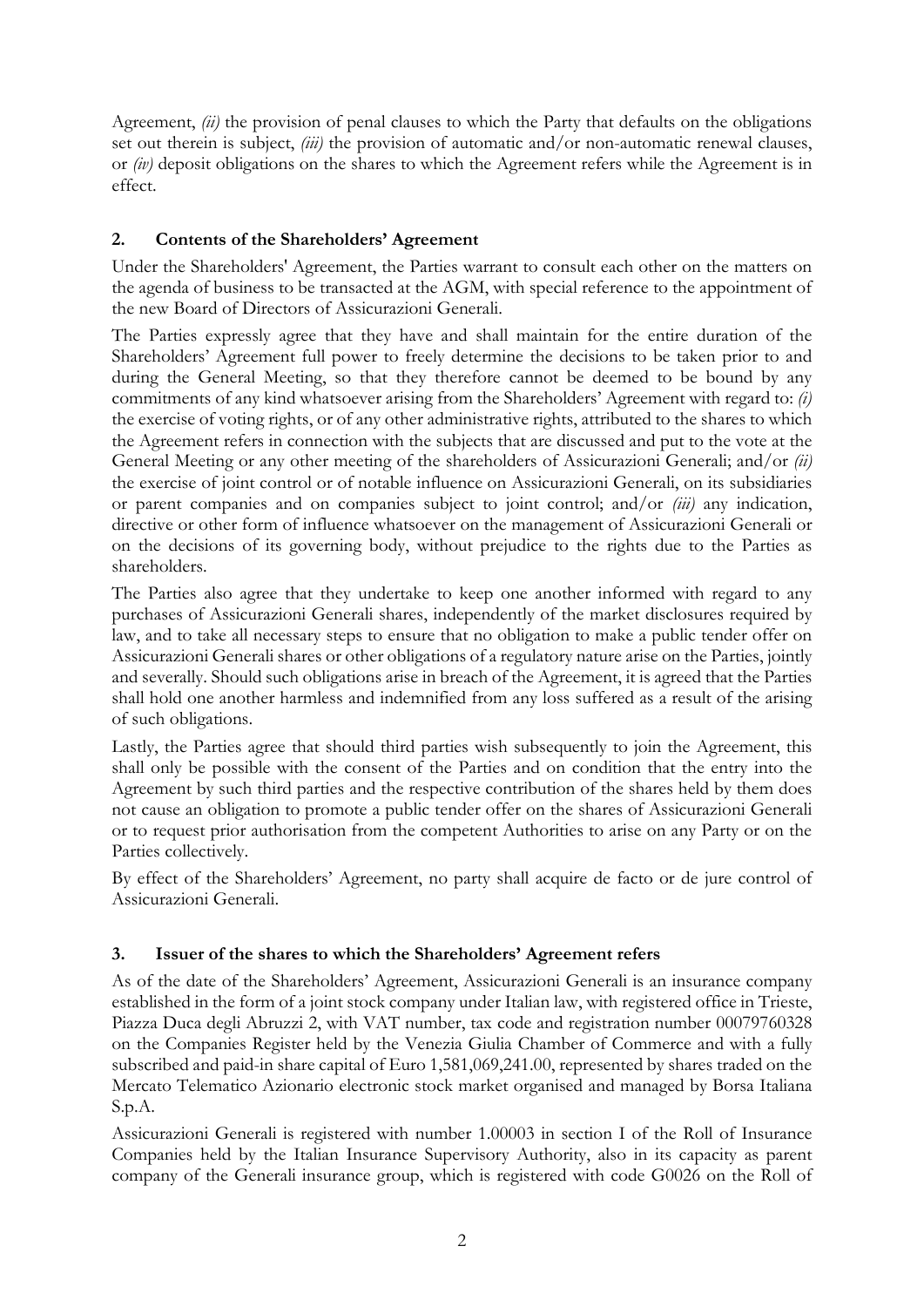Insurance Groups held by the same Authority.

## **4. Parties to the Shareholders' Agreement**

The Parties to the Shareholders' Agreement are:

- *(i)* Gamma S.r.l., registered office in Rome, Via Barberini 28, tax code 08281301005;
- *(ii)* Pantheon 2000 S.p.A., registered office in Rome, Via Barberini 28, tax code 06356971009
- *(iii)* Fincal S.r.l., registered office in Rome, Via Barberini 28, tax code 09220111000;
- *(iv)* Mantegna '87 S.r.l., registered office in Rome, Via Barberini 28, tax code 07952230584;
- *(v)* Capitolium S.r.l., registered office in Rome, Via Barberini 28, tax code 07303271006; Finced S.r.l., registered office in Rome, Via Barberini 28, tax code 07303271006;
- *(vi)* Finced S.r.l., registered office in Rome, via Barberini 28, tax code 08063021003;(i) Gamma S.r.l., registered office in Rome, Via Barberini 28, tax code 08063021003;
- *(vii)* Caltagirone Editore S.p.A., registered office in Rome, Via Barberini 28, tax code 05897851001;
- *(viii)* Caltagirone S.p.A., registered office in Rome, Via Barberini 28, tax code 00433670585;
- *(ix)* Finanziaria Italia 2005 S.p.A., registered office in Rome, Via Barberini 28, tax code 06057811009;
- *(x)* Quarta Iberica S.r.l., registered office in Rome, Via Barberini 28, tax code 07346521003;
- *(xi)* So.Co.Ge.Im. Società per la Costruzione e la Gestione di Immobili S.p.A., registered office in Rome, Via Barberini 28, tax code 00987550589;
- *(xii)* VM 2006 S.r.l., registered office in Rome, Via Barberini 28, tax code 09259601004;
- *(xiii)* FGC S.p.A., registered office in Rome, Via Barberini 28, tax code 06971070583; all under the control of cav. lav. Francesco Gaetano Caltagirone;
- *(xiv)* Delfin, registered office in the Grand Duchy of Luxembourg, Luxembourg, 7 rue de la Chapelle, tax code 20062423553, subject to control by cav. Leonardo Del Vecchio, on the other;
- *(xv)* CRT Foundation, registered office in Turin, via XX Settembre no. 31, tax code 97542550013, entity not subject to control.
- **5. Number of shares to which the Shareholders' Agreement refers owned by each Party at the date of publication of the Updated Key Information and relative percentage with respect to the total number of shares to which the Agreement relates and to the voting share capital of Assicurazioni Generali**

The Shareholders' Agreement refers to the Assicurazioni Generali shares indicated below, which represent the total number of Assicurazioni Generali shares held respectively by the Parties.

Since Assicurazioni Generali issues only ordinary shares each of which is attributed one voting right, the total voting rights that may be exercised in Assicurazioni Generali coincides with the number of shares issued by it, to which, for simplicity, sole reference is made.

| Party        | No. of shares<br>assigned to<br>the<br>Agreement | % of total shares<br>assigned to the<br>Agreement | % of voting share<br>capital |
|--------------|--------------------------------------------------|---------------------------------------------------|------------------------------|
| Gamma S.r.l. | 7,500,000                                        | $3.127\%$                                         | $0.474\%$                    |